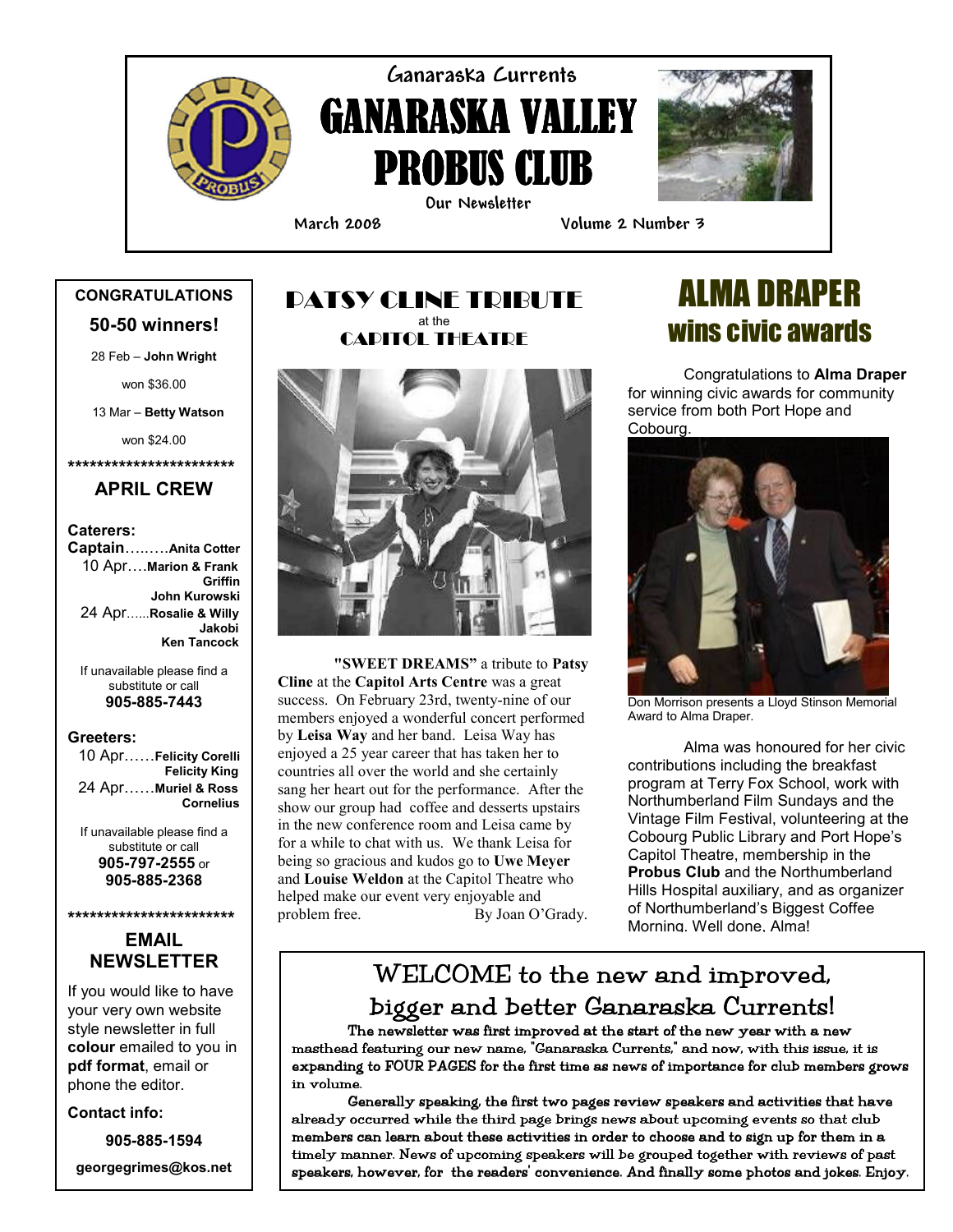### The Channel Islands During WWII



The 28 February speaker was Jeanette Etter who is a member of the Port Hope Probus Club. She was born in the Channel Islands off the coast of France and she gave an illustrated talk describing the German occupation of these islands during World War II. These seven islands were the only part of the British Isles to be invaded and occupied by the German army during the war. The occupation lasted from 30 June 1940 until the Liberation on 9 May 1945. Her photographs showed the peaceful, rural landscape of the islands before the arrival of the Germans as well as the changes that were brought by the German occupiers such as anti-aircraft gun bunkers and a seawall along what was once a beautiful, open beach. Jeanette and her family did their best to live as well as they could under harsh conditions. Her father, for example, developed a method of fishing that would camouflage what he was doing as he kept an eye open for German patrols. When the islands were finally liberated, the British troops captured the German occupiers and delivered much needed supplies from Canada.

## APRIL SPEAKERS

10 Apr. Elizabeth Kellogg, born and raised in Port Hope, is best known for her contributions to the Port Hope Field Naturalists, Friends of Music and her columns in the Port Hope Evening Guide. Her talk will be on her experiences with banding birds. She will answer questions about bird life. 24 Apr. Heather Mackinnon has a background in fine arts and landscape design and her passion is gardening as well as history and politics. Her talk will be on Islamic gardens.

# NOT FEELING SO WELL…

One of our members is currently in Northumberland Hills Hospital (905-372-6811) and would like to hear a kind word of encouragement from his friends:

#### Don Ballantyne – extension 2204

 Don is undergoing testing and will be in the hospital for several weeks.

Richard Looye was also recently in the hospital for testing, but is now recuperating at home. So give them a call or a visit to pick up their spirits and to let them know that we are thinking about them.

# BOWLING UPDATE

The ten club members listed below had a great time on 3 March when we met with nine members of the Port Hope Probus Club for a fun afternoon of bowling. The scores below show how well we did, The first score is for our best game and the second score is for a total of three games:

| Ken O'Neill        | 204 | 602 |
|--------------------|-----|-----|
| Marshall Johnstone | 248 | 565 |
| Wilson Gaudion     | 184 | 495 |
| Kathy Wallace      | 231 | 484 |
| John Wright        | 163 | 407 |
| Betsy Wright       | 144 | 403 |
| John Kurowski      | 129 | 336 |
| George Grimes      | 104 | 293 |
| Georgina Rose      | 146 | 288 |
| Marilynn Dunne     | 100 | 276 |
|                    |     |     |

We were not competing against the Port Hope club. In fact, we were mixed together with them on a number of teams. But it is interesting to note that the highest total Port Hope score was 462 and the lowest total Port Hope score was 234. So we are in no danger of inheriting the toilet seat award just yet.

 If you would like to join us, our next afternoon of bowling will be at 1:30 PM on Monday, 7 April, at Northumberland Lanes in the Northumberland Mall in Cobourg. Shoes cost 50 cents and three games of bowling cost \$8.00. See you there…

#### CANADA and the UNDERGROUND RAILROAD



The 13 March speaker, Larry Hall, is the great grandson of a fugitive slave who came to Canada on the Underground Railroad and his presentation was entitled "What Does It Mean To Own Yourself?" Mr. Hall was born in Toronto and raised in Garden Hill and his family can be traced back to a life of slavery in North Carolina. His great grandfather came to Canada on the underground railroad and settled in Montreal. Mr. Hall described why and how the institution of slavery operated in the United States and the effects that slavery had on both the slaves and the slave owners. He also pointed out that there was slavery in Canada because the United Empire Loyalists brought slaves with them. Port Hope's founder, Elias Smith brought two slaves with him when he landed in Montreal, but they ran away. The court did not support Smith in his slave ownership thus establishing Montreal as a place of freedom for slaves. This was before slavery was legally abolished in the rest of Canada and the British Empire. He showed a DVD that described the lives of the fugitive slaves in Canada. Both the spoken and the visual presentations were very informative and interesting.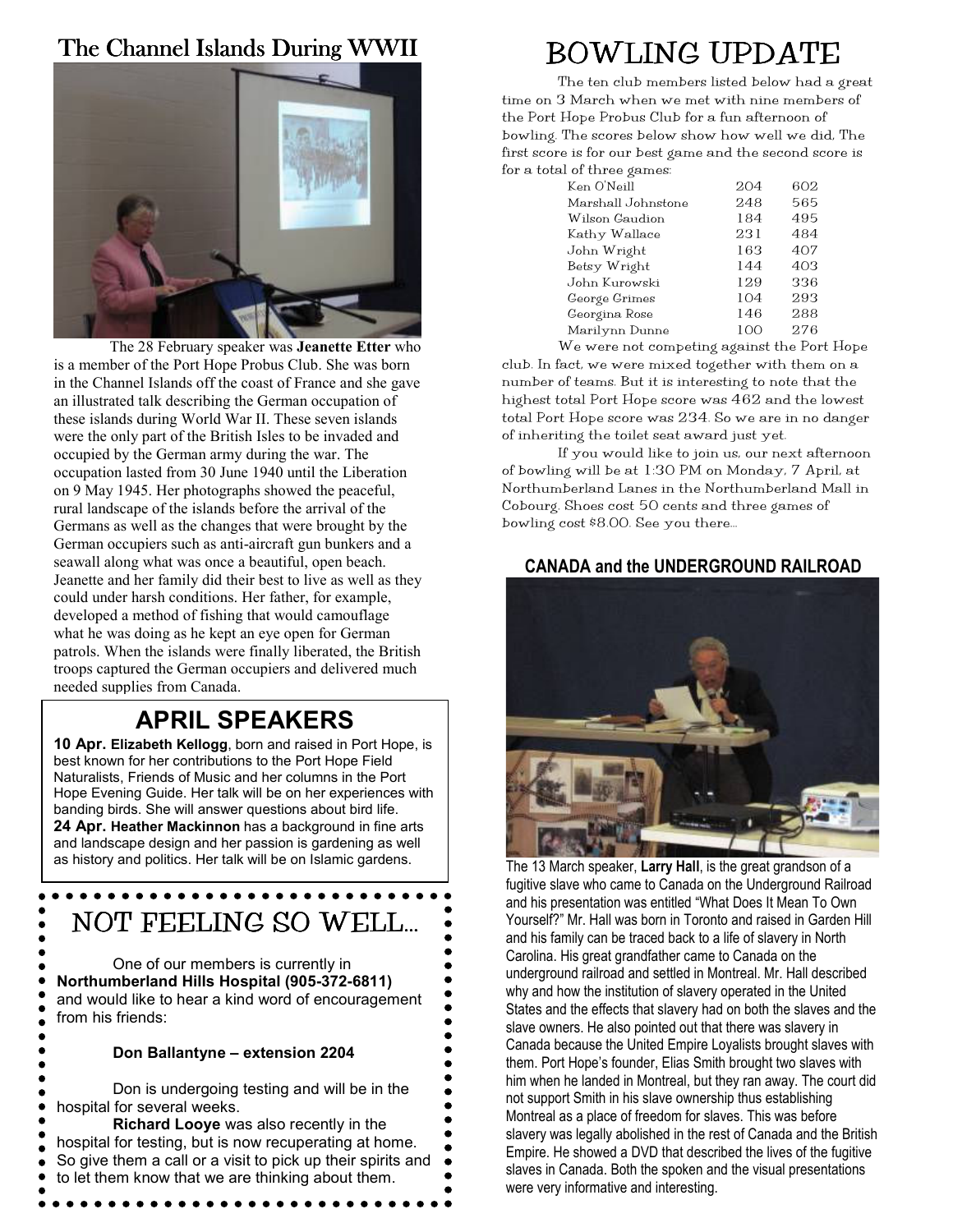# UPCOMING EVENTS:

# SWING INTO SPRING FLING

**Spring Fling** is the annual gathering of all fourteen District 1 Probus Clubs. This year it will be hosted by the Port Hope Probus Club and will be held at the Jack Burger Sports Complex on Highland Drive in Port Hope on Wednesday, 28 May, from 9:00 AM until 1:00 PM. There will be a catered luncheon, musical entertainment and door prizes. Marina Nemat, author of *Prisoner Of Tehran*, will speak about *The Power of Love in the Face of Evil and Injustice*. Tickets can be purchased for \$28.00 by cheque at any of our regular meetings beginning in April.

Welcome Spring in the company of five hundred fellow Probians!

# Rendezvous 2008

The annual Canadian Probus Club Conference takes place in Saint John, New Brunswick this fall.

- Thursday, Sept. 25th. Everyone meets at the Maritime Kitchen Welcome Party.
- Friday, Sept. 26th. Morning workshop followed by sightseeing and Lobster Supper at Lily Lake.
- Saturday, Sept. 27th. Morning workshop followed by sightseeing and Closing Gala and Dinner.

A coach, hired and driven by Bill Minion of the Port Hope Probus Club, will leave Port Hope on Sept. 24<sup>th</sup>, stopping overnight in Quebec City. After three days in St. John, the coach will return home stopping overnight in Burlington, Vermont, (passports required) arriving home on Sept. 29th. Other transportation arrangements may be made on an individual basis.

Total cost for the six-day trip is \$742.66, per person, double occupancy, including the Port Hope Club coach, although payment must be made in these three ways:

1. To Port Hope Probus Club the amount of \$319.00 no later than June  $30^{th}$ . (\$50.00 down payment) Includes coach to St. John and both en route hotels as well as tours while in St. John. Call Bill Minion at 905-342-3264 to arrange to make this payment. His email address is billminion@airnet.ca . 42 of the 54 coach seats have already been taken, so book soon if you plan to travel on this bus. This payment will not be made if other transportation is arranged individually.

2. To Rendezvous 2008 the amount of \$205.00 per person no later than Aug. 24<sup>th</sup>. Includes Registration (\$100.00), the Kitchen Party, the Lobster Dinner (\$45.00) and the Closing Gala (\$60.00). All persons attending must mail a cheque with their registration form. Other options on the registration are at your own discretion. The Port Hope Club bus will go on sightseeing tours chosen by the group traveling in the bus at no extra cost.

3. To the St. John Hilton the amount of \$218.66 on check-out, per person for a double room, 3 nights September 25 – 27. Reservations: 1-800-561-8282. Other accommodations, single or upgraded, for example, are extra. Check for the early bird special offer. Rooms have been booked at the Hilton for people traveling on the Port Hope Probus Club coach.

# OTTAWA TULIP FESTIVAL



Joan O'Grady is planning a one day bus trip to Ottawa for club members to view the tulips. 40 seats will be available for this trip. The cost will be  $$60.00$  per person plus meals. The exact date is not yet known, but will be confirmed after April  $17<sup>th</sup>$ . It will be on a weekday between May  $2<sup>nd</sup>$  and the  $15<sup>th</sup>$ . Talk to Joan if you have any further questions.

# OUR SUMMER PICNIC



Our club management committee will sponsor a catered club picnic from 11:00 AM until 3:00 PM on July 24<sup>th</sup> at the Ganaraska Forest Centre. This event will be in place of our regular Thursday meeting. The only cost will be \$5.00 worth of 50/50 tickets. Guests will pay \$10.00. The catered lunch will include hotdogs, hamburgers and picnic salads. Due to liability issues, alcoholic beverages will not be permitted. There will be no rain date because we will have access to the indoor gym and the outdoor shelter. Bring your own folding chairs and have a great time in the warm summer weather with your club friends.